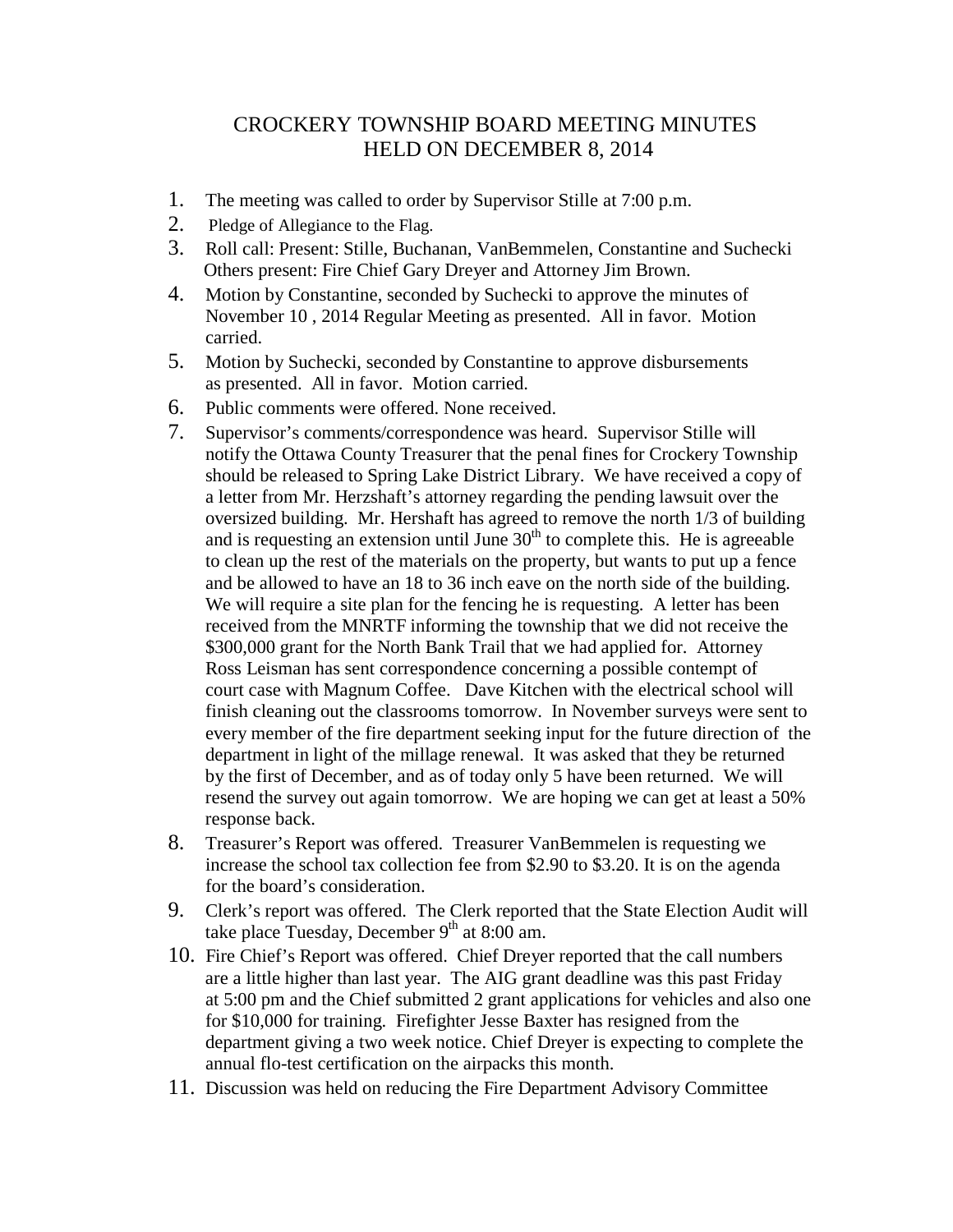from a 7 member committee to a 5 member committee due to the difficulty of having a quorum for all scheduled meetings.

- 12. Motion by VanBemmelen, seconded by Buchanan to adopt Resolution 2014-25, Resolution To Change The Fire Department Advisory Committee From Seven Members To A Five Member Committee. All in favor. Motion Carried.
- 13. Motion by VanBemmelen, seconded by Suchecki to authorize the Supervisor to send a letter to Tom Farage thanking him for his service to the Fire Department Advisory Committee. All in favor. Motion carried.
- 14. Motion by Buchanan, seconded by Suchecki to accept the request from the Treasurer to increase the Summer Tax Collection Fee from \$2.90 to \$3.20 per parcel and to approve Spring Lake School Districts request for summer tax collection. All in favor. Motion carried.
- 15. Motion by VanBemmelen, seconded by Constantine to accept the Supervisor's list of recommended appointments and reappointments to the committees and commissions of Crockery Township. All in favor. Motion carried.

| <b>Planning Commission</b> |            |
|----------------------------|------------|
| <b>Bill Sanders</b>        | 12-31-2017 |
| David Meekhof              | 12-31-2017 |

Corridor Improvement Authority Committee

| Joe Edick     | January 2018 |
|---------------|--------------|
| Jack Jerosvek | January 2019 |
| Roy Holmes    | January 2019 |
| Russ Kniff    | January 2016 |

Zoning Board of Appeals

| <b>Bill Sanders</b> | 12-31-2016 |
|---------------------|------------|
| Mike Wallis         | 12-31-2016 |

- Building and Parks Committee Jean Copeland 12-31-2016 Jay Wright 12-31-2016
- Fire Department Advisory Committee Joe LeGros 12-31-2017

| <b>Cemetery Committee</b>                    |            |
|----------------------------------------------|------------|
| Margaret Scott                               | 12-31-2017 |
| $\alpha$ , $\tau$ , $\tau$ , $\tau$ , $\tau$ | 10.01.0015 |

| <b>Steve VanderHoff</b> | 12-31-2017 |
|-------------------------|------------|
|                         |            |

| <b>Board of Review</b>   |            |
|--------------------------|------------|
| <b>Myron Constantine</b> | 12-31-2015 |
| <b>Stan Scott</b>        | 12-31-2015 |
| Greg Todd                | 12-31-2015 |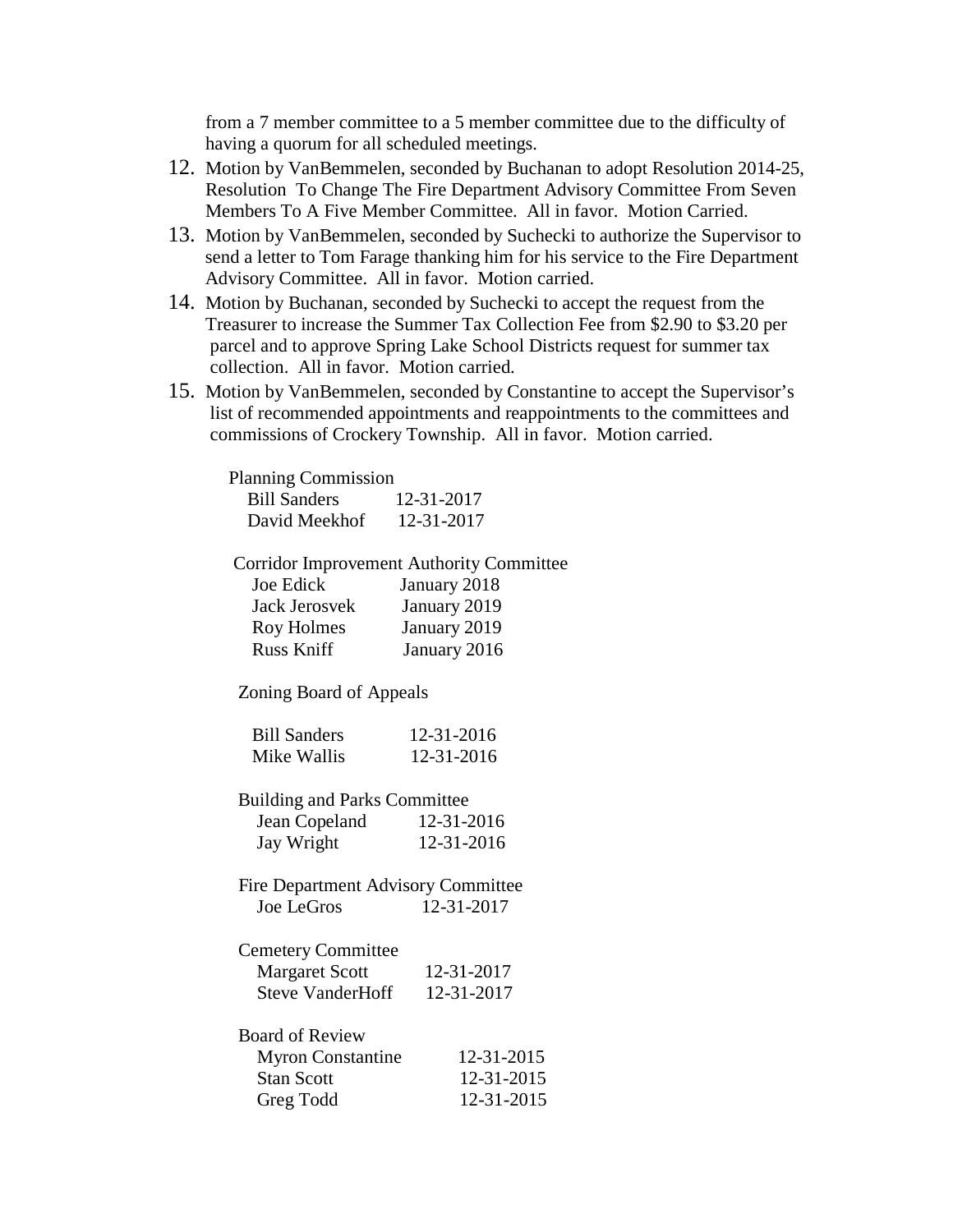Kevin Kieft (Alt.) 12-31-2015

Construction Board of Appeals

| Greg Holmes        | 12-31-2015 |
|--------------------|------------|
| <b>Shawn James</b> | 12-31-2015 |
| Jon Tiles          | 12-31-2015 |
| Roy Holmes         | 12-31-2015 |
| <b>Rich Kelley</b> | 12-31-2015 |
|                    |            |

- 16. Motion by Constantine, seconded by VanBemmelen to deny the request from Winterguard for free rental of the gym. We will allow use of the gym by this group for five hours per week at the normal rental rate of \$35.00. All in favor. Motion carried.
- 25. Motion by Buchanan, seconded by VanBemmelen to adjourn the meeting. All in favor. Motion carried. Meeting adjourned at 8:33 p.m.

Submitted by

Kathy Buchanan, Clerk Crockery Township